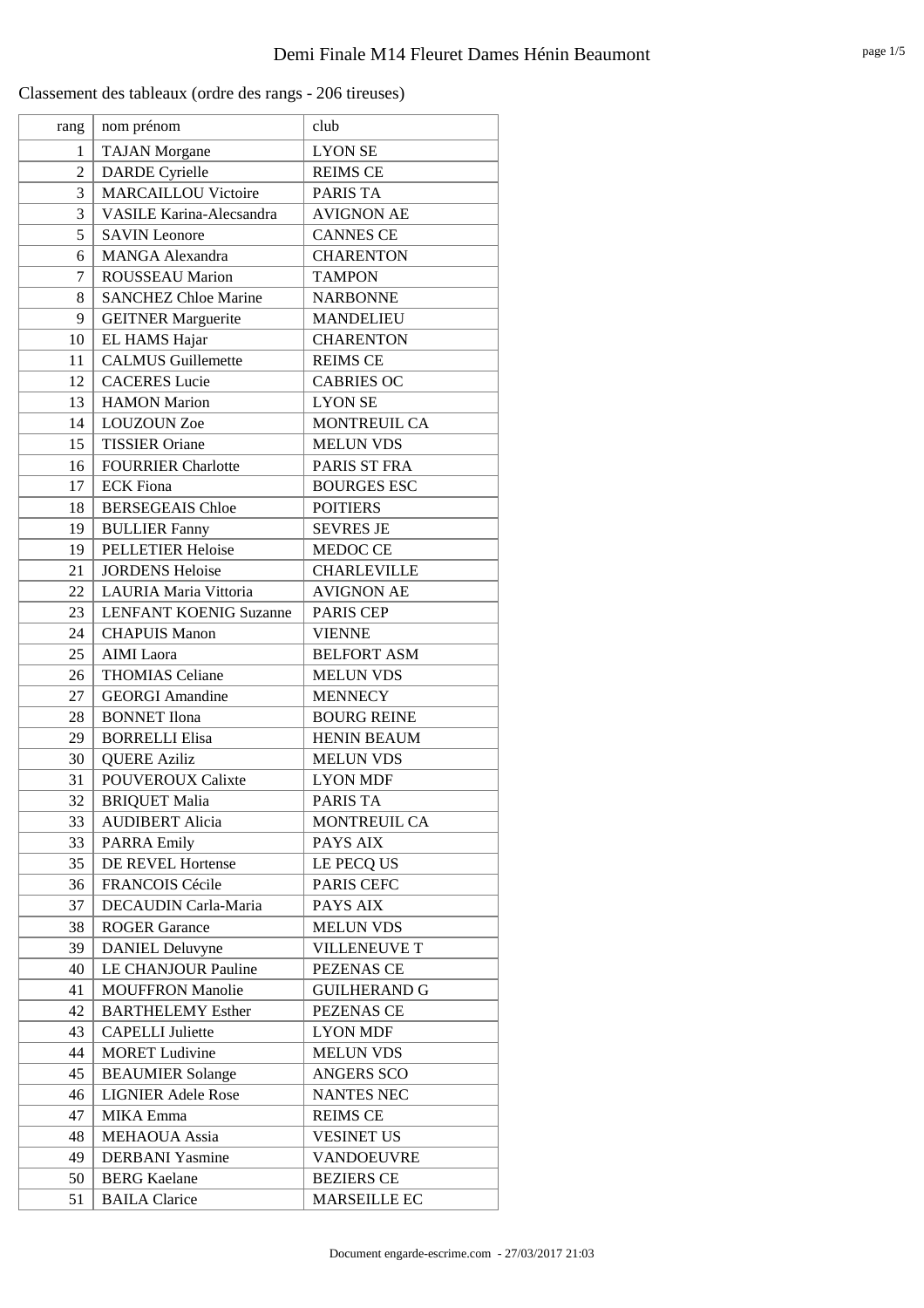| <b>KARBONOWSKI Elise</b><br><b>TEAM FLEURET</b><br>51<br><b>MARY Margaux</b><br><b>GRENOBLE RAP</b><br>51<br>54<br><b>RIDARD</b> Charlotte<br><b>RENNES ERM</b><br><b>GUILLOUX Nolwenn</b><br>55<br><b>VILLEMOMBLE</b><br>56<br><b>VINCENT</b> Pauline<br><b>ETAMPES MDF</b><br><b>CHARLEVILLE</b><br>57<br><b>GONY Raphaelle</b><br><b>BOITON Alyssia</b><br>58<br>LE PECQ US<br>FALCONNET BIZIOU Emma<br>59<br><b>ALENCON DUCS</b><br><b>LORIENT SE</b><br><b>DUPIN Shana</b><br>60<br>SLIMI Omeïmé<br><b>MONTIGNY RI</b><br>61<br><b>LAGARDE</b> Hombeline<br>62<br><b>METZ SE</b><br><b>DEZERE</b> Chloe<br><b>COULOMMIERS</b><br>63<br>64<br><b>COSTET Julie</b><br><b>TAMPON</b><br>MONTREUIL CA<br><b>CHEMIRANI Rachel</b><br>65<br><b>NAYRAC</b> Emma<br><b>BOURG VALEN</b><br>66<br>REVELLIN Lila Jane<br><b>LYON MDF</b><br>67<br><b>RAUL Camille</b><br><b>STRASBOURG E</b><br>68<br><b>EDIRI</b> Josephine<br><b>MEAUX CE</b><br>69<br><b>ACHOUN Noema</b><br>70<br><b>ST DOULCHARD</b><br>71<br><b>GODFROY Lucille</b><br>MONTPEL UC<br><b>BREARD</b> Lila<br><b>NANTES NEC</b><br>72<br><b>BERNET</b> Emilie<br><b>JOINVILLE MO</b><br>73<br>74<br><b>STEPHANE Ilona</b><br><b>ENTENTE BH</b><br>75<br><b>OTTAVI</b> Lola<br><b>ST MARCELIN</b><br><b>ALEXAN</b> Anastasia<br>PERPIGNAN RO<br>76<br><b>ROMANI Elsa</b><br>NICE OGC<br>77<br><b>ST GILLES EV</b><br>78<br><b>LIEVRE</b> Laura<br>79<br><b>LOVERA</b> Daphne<br><b>MELUN VDS</b><br><b>GARNIER Eleanor</b><br><b>STRASBOURG E</b><br>80<br><b>THOMAS Nina</b><br><b>ANTONY</b><br>81<br><b>MONTELIMAR</b><br>82<br><b>TEBIB Shani</b><br><b>FORMSTECHER Elvire</b><br><b>SEVRES JE</b><br>83<br><b>COLOMBE</b> Marine<br><b>LYON MDF</b><br>84<br>LE GAC SAILLARD Soizic<br><b>ST BRIEUC</b><br>84<br><b>HOCH</b> Anna<br>NANCY SA<br>86<br><b>NABEC</b> Anouck<br>87<br><b>VILLEMOMBLE</b><br><b>GARGNE Maelle</b><br><b>MERIGNAC SE</b><br>88<br><b>MASSOL</b> Garance<br><b>BOURG VALEN</b><br>89<br>90<br>PUGNIERE-SAAVEDRA Cél<br><b>VANNES CE</b><br><b>REMIR Ludivine</b><br>91<br><b>MONTREUIL CA</b><br>DI BLASI Clelia<br><b>AGEN SE</b><br>92<br><b>VILLEMOMBLE</b><br>93<br><b>ANDRIEU Margaux</b><br>94<br><b>CHAUVEAU Eloise</b><br><b>ST DOULCHARD</b><br>95<br><b>LECHOPIER Julie</b><br><b>BLOIS CE</b><br><b>STEVANT Tifenn</b><br><b>LYON MDF</b><br>96<br><b>BENOIT Adèle</b><br><b>ETAPLES</b><br>97<br>98<br><b>SCHMIDT Maguerite</b><br><b>ETAMPES MDF</b><br>99<br><b>CHAPELLIER Valence</b><br>PARIS DUELLI<br><b>SEVRES JE</b><br>100<br><b>SCHAEFER Athenais</b><br><b>LISTMAN</b> Zoee<br><b>SEVRES JE</b><br>101 | rang | nom prénom           | club                |
|---------------------------------------------------------------------------------------------------------------------------------------------------------------------------------------------------------------------------------------------------------------------------------------------------------------------------------------------------------------------------------------------------------------------------------------------------------------------------------------------------------------------------------------------------------------------------------------------------------------------------------------------------------------------------------------------------------------------------------------------------------------------------------------------------------------------------------------------------------------------------------------------------------------------------------------------------------------------------------------------------------------------------------------------------------------------------------------------------------------------------------------------------------------------------------------------------------------------------------------------------------------------------------------------------------------------------------------------------------------------------------------------------------------------------------------------------------------------------------------------------------------------------------------------------------------------------------------------------------------------------------------------------------------------------------------------------------------------------------------------------------------------------------------------------------------------------------------------------------------------------------------------------------------------------------------------------------------------------------------------------------------------------------------------------------------------------------------------------------------------------------------------------------------------------------------------------------------------------------------------------------------------------------------------------------------------------------------------------------------------------------------------------------------------------------------------------------------------------------------------------------------------------------------------------------------------------------------------------------------------------|------|----------------------|---------------------|
|                                                                                                                                                                                                                                                                                                                                                                                                                                                                                                                                                                                                                                                                                                                                                                                                                                                                                                                                                                                                                                                                                                                                                                                                                                                                                                                                                                                                                                                                                                                                                                                                                                                                                                                                                                                                                                                                                                                                                                                                                                                                                                                                                                                                                                                                                                                                                                                                                                                                                                                                                                                                                           |      |                      |                     |
|                                                                                                                                                                                                                                                                                                                                                                                                                                                                                                                                                                                                                                                                                                                                                                                                                                                                                                                                                                                                                                                                                                                                                                                                                                                                                                                                                                                                                                                                                                                                                                                                                                                                                                                                                                                                                                                                                                                                                                                                                                                                                                                                                                                                                                                                                                                                                                                                                                                                                                                                                                                                                           |      |                      |                     |
|                                                                                                                                                                                                                                                                                                                                                                                                                                                                                                                                                                                                                                                                                                                                                                                                                                                                                                                                                                                                                                                                                                                                                                                                                                                                                                                                                                                                                                                                                                                                                                                                                                                                                                                                                                                                                                                                                                                                                                                                                                                                                                                                                                                                                                                                                                                                                                                                                                                                                                                                                                                                                           |      |                      |                     |
|                                                                                                                                                                                                                                                                                                                                                                                                                                                                                                                                                                                                                                                                                                                                                                                                                                                                                                                                                                                                                                                                                                                                                                                                                                                                                                                                                                                                                                                                                                                                                                                                                                                                                                                                                                                                                                                                                                                                                                                                                                                                                                                                                                                                                                                                                                                                                                                                                                                                                                                                                                                                                           |      |                      |                     |
|                                                                                                                                                                                                                                                                                                                                                                                                                                                                                                                                                                                                                                                                                                                                                                                                                                                                                                                                                                                                                                                                                                                                                                                                                                                                                                                                                                                                                                                                                                                                                                                                                                                                                                                                                                                                                                                                                                                                                                                                                                                                                                                                                                                                                                                                                                                                                                                                                                                                                                                                                                                                                           |      |                      |                     |
|                                                                                                                                                                                                                                                                                                                                                                                                                                                                                                                                                                                                                                                                                                                                                                                                                                                                                                                                                                                                                                                                                                                                                                                                                                                                                                                                                                                                                                                                                                                                                                                                                                                                                                                                                                                                                                                                                                                                                                                                                                                                                                                                                                                                                                                                                                                                                                                                                                                                                                                                                                                                                           |      |                      |                     |
|                                                                                                                                                                                                                                                                                                                                                                                                                                                                                                                                                                                                                                                                                                                                                                                                                                                                                                                                                                                                                                                                                                                                                                                                                                                                                                                                                                                                                                                                                                                                                                                                                                                                                                                                                                                                                                                                                                                                                                                                                                                                                                                                                                                                                                                                                                                                                                                                                                                                                                                                                                                                                           |      |                      |                     |
|                                                                                                                                                                                                                                                                                                                                                                                                                                                                                                                                                                                                                                                                                                                                                                                                                                                                                                                                                                                                                                                                                                                                                                                                                                                                                                                                                                                                                                                                                                                                                                                                                                                                                                                                                                                                                                                                                                                                                                                                                                                                                                                                                                                                                                                                                                                                                                                                                                                                                                                                                                                                                           |      |                      |                     |
|                                                                                                                                                                                                                                                                                                                                                                                                                                                                                                                                                                                                                                                                                                                                                                                                                                                                                                                                                                                                                                                                                                                                                                                                                                                                                                                                                                                                                                                                                                                                                                                                                                                                                                                                                                                                                                                                                                                                                                                                                                                                                                                                                                                                                                                                                                                                                                                                                                                                                                                                                                                                                           |      |                      |                     |
|                                                                                                                                                                                                                                                                                                                                                                                                                                                                                                                                                                                                                                                                                                                                                                                                                                                                                                                                                                                                                                                                                                                                                                                                                                                                                                                                                                                                                                                                                                                                                                                                                                                                                                                                                                                                                                                                                                                                                                                                                                                                                                                                                                                                                                                                                                                                                                                                                                                                                                                                                                                                                           |      |                      |                     |
|                                                                                                                                                                                                                                                                                                                                                                                                                                                                                                                                                                                                                                                                                                                                                                                                                                                                                                                                                                                                                                                                                                                                                                                                                                                                                                                                                                                                                                                                                                                                                                                                                                                                                                                                                                                                                                                                                                                                                                                                                                                                                                                                                                                                                                                                                                                                                                                                                                                                                                                                                                                                                           |      |                      |                     |
|                                                                                                                                                                                                                                                                                                                                                                                                                                                                                                                                                                                                                                                                                                                                                                                                                                                                                                                                                                                                                                                                                                                                                                                                                                                                                                                                                                                                                                                                                                                                                                                                                                                                                                                                                                                                                                                                                                                                                                                                                                                                                                                                                                                                                                                                                                                                                                                                                                                                                                                                                                                                                           |      |                      |                     |
|                                                                                                                                                                                                                                                                                                                                                                                                                                                                                                                                                                                                                                                                                                                                                                                                                                                                                                                                                                                                                                                                                                                                                                                                                                                                                                                                                                                                                                                                                                                                                                                                                                                                                                                                                                                                                                                                                                                                                                                                                                                                                                                                                                                                                                                                                                                                                                                                                                                                                                                                                                                                                           |      |                      |                     |
|                                                                                                                                                                                                                                                                                                                                                                                                                                                                                                                                                                                                                                                                                                                                                                                                                                                                                                                                                                                                                                                                                                                                                                                                                                                                                                                                                                                                                                                                                                                                                                                                                                                                                                                                                                                                                                                                                                                                                                                                                                                                                                                                                                                                                                                                                                                                                                                                                                                                                                                                                                                                                           |      |                      |                     |
|                                                                                                                                                                                                                                                                                                                                                                                                                                                                                                                                                                                                                                                                                                                                                                                                                                                                                                                                                                                                                                                                                                                                                                                                                                                                                                                                                                                                                                                                                                                                                                                                                                                                                                                                                                                                                                                                                                                                                                                                                                                                                                                                                                                                                                                                                                                                                                                                                                                                                                                                                                                                                           |      |                      |                     |
|                                                                                                                                                                                                                                                                                                                                                                                                                                                                                                                                                                                                                                                                                                                                                                                                                                                                                                                                                                                                                                                                                                                                                                                                                                                                                                                                                                                                                                                                                                                                                                                                                                                                                                                                                                                                                                                                                                                                                                                                                                                                                                                                                                                                                                                                                                                                                                                                                                                                                                                                                                                                                           |      |                      |                     |
|                                                                                                                                                                                                                                                                                                                                                                                                                                                                                                                                                                                                                                                                                                                                                                                                                                                                                                                                                                                                                                                                                                                                                                                                                                                                                                                                                                                                                                                                                                                                                                                                                                                                                                                                                                                                                                                                                                                                                                                                                                                                                                                                                                                                                                                                                                                                                                                                                                                                                                                                                                                                                           |      |                      |                     |
|                                                                                                                                                                                                                                                                                                                                                                                                                                                                                                                                                                                                                                                                                                                                                                                                                                                                                                                                                                                                                                                                                                                                                                                                                                                                                                                                                                                                                                                                                                                                                                                                                                                                                                                                                                                                                                                                                                                                                                                                                                                                                                                                                                                                                                                                                                                                                                                                                                                                                                                                                                                                                           |      |                      |                     |
|                                                                                                                                                                                                                                                                                                                                                                                                                                                                                                                                                                                                                                                                                                                                                                                                                                                                                                                                                                                                                                                                                                                                                                                                                                                                                                                                                                                                                                                                                                                                                                                                                                                                                                                                                                                                                                                                                                                                                                                                                                                                                                                                                                                                                                                                                                                                                                                                                                                                                                                                                                                                                           |      |                      |                     |
|                                                                                                                                                                                                                                                                                                                                                                                                                                                                                                                                                                                                                                                                                                                                                                                                                                                                                                                                                                                                                                                                                                                                                                                                                                                                                                                                                                                                                                                                                                                                                                                                                                                                                                                                                                                                                                                                                                                                                                                                                                                                                                                                                                                                                                                                                                                                                                                                                                                                                                                                                                                                                           |      |                      |                     |
|                                                                                                                                                                                                                                                                                                                                                                                                                                                                                                                                                                                                                                                                                                                                                                                                                                                                                                                                                                                                                                                                                                                                                                                                                                                                                                                                                                                                                                                                                                                                                                                                                                                                                                                                                                                                                                                                                                                                                                                                                                                                                                                                                                                                                                                                                                                                                                                                                                                                                                                                                                                                                           |      |                      |                     |
|                                                                                                                                                                                                                                                                                                                                                                                                                                                                                                                                                                                                                                                                                                                                                                                                                                                                                                                                                                                                                                                                                                                                                                                                                                                                                                                                                                                                                                                                                                                                                                                                                                                                                                                                                                                                                                                                                                                                                                                                                                                                                                                                                                                                                                                                                                                                                                                                                                                                                                                                                                                                                           |      |                      |                     |
|                                                                                                                                                                                                                                                                                                                                                                                                                                                                                                                                                                                                                                                                                                                                                                                                                                                                                                                                                                                                                                                                                                                                                                                                                                                                                                                                                                                                                                                                                                                                                                                                                                                                                                                                                                                                                                                                                                                                                                                                                                                                                                                                                                                                                                                                                                                                                                                                                                                                                                                                                                                                                           |      |                      |                     |
|                                                                                                                                                                                                                                                                                                                                                                                                                                                                                                                                                                                                                                                                                                                                                                                                                                                                                                                                                                                                                                                                                                                                                                                                                                                                                                                                                                                                                                                                                                                                                                                                                                                                                                                                                                                                                                                                                                                                                                                                                                                                                                                                                                                                                                                                                                                                                                                                                                                                                                                                                                                                                           |      |                      |                     |
|                                                                                                                                                                                                                                                                                                                                                                                                                                                                                                                                                                                                                                                                                                                                                                                                                                                                                                                                                                                                                                                                                                                                                                                                                                                                                                                                                                                                                                                                                                                                                                                                                                                                                                                                                                                                                                                                                                                                                                                                                                                                                                                                                                                                                                                                                                                                                                                                                                                                                                                                                                                                                           |      |                      |                     |
|                                                                                                                                                                                                                                                                                                                                                                                                                                                                                                                                                                                                                                                                                                                                                                                                                                                                                                                                                                                                                                                                                                                                                                                                                                                                                                                                                                                                                                                                                                                                                                                                                                                                                                                                                                                                                                                                                                                                                                                                                                                                                                                                                                                                                                                                                                                                                                                                                                                                                                                                                                                                                           |      |                      |                     |
|                                                                                                                                                                                                                                                                                                                                                                                                                                                                                                                                                                                                                                                                                                                                                                                                                                                                                                                                                                                                                                                                                                                                                                                                                                                                                                                                                                                                                                                                                                                                                                                                                                                                                                                                                                                                                                                                                                                                                                                                                                                                                                                                                                                                                                                                                                                                                                                                                                                                                                                                                                                                                           |      |                      |                     |
|                                                                                                                                                                                                                                                                                                                                                                                                                                                                                                                                                                                                                                                                                                                                                                                                                                                                                                                                                                                                                                                                                                                                                                                                                                                                                                                                                                                                                                                                                                                                                                                                                                                                                                                                                                                                                                                                                                                                                                                                                                                                                                                                                                                                                                                                                                                                                                                                                                                                                                                                                                                                                           |      |                      |                     |
|                                                                                                                                                                                                                                                                                                                                                                                                                                                                                                                                                                                                                                                                                                                                                                                                                                                                                                                                                                                                                                                                                                                                                                                                                                                                                                                                                                                                                                                                                                                                                                                                                                                                                                                                                                                                                                                                                                                                                                                                                                                                                                                                                                                                                                                                                                                                                                                                                                                                                                                                                                                                                           |      |                      |                     |
|                                                                                                                                                                                                                                                                                                                                                                                                                                                                                                                                                                                                                                                                                                                                                                                                                                                                                                                                                                                                                                                                                                                                                                                                                                                                                                                                                                                                                                                                                                                                                                                                                                                                                                                                                                                                                                                                                                                                                                                                                                                                                                                                                                                                                                                                                                                                                                                                                                                                                                                                                                                                                           |      |                      |                     |
|                                                                                                                                                                                                                                                                                                                                                                                                                                                                                                                                                                                                                                                                                                                                                                                                                                                                                                                                                                                                                                                                                                                                                                                                                                                                                                                                                                                                                                                                                                                                                                                                                                                                                                                                                                                                                                                                                                                                                                                                                                                                                                                                                                                                                                                                                                                                                                                                                                                                                                                                                                                                                           |      |                      |                     |
|                                                                                                                                                                                                                                                                                                                                                                                                                                                                                                                                                                                                                                                                                                                                                                                                                                                                                                                                                                                                                                                                                                                                                                                                                                                                                                                                                                                                                                                                                                                                                                                                                                                                                                                                                                                                                                                                                                                                                                                                                                                                                                                                                                                                                                                                                                                                                                                                                                                                                                                                                                                                                           |      |                      |                     |
|                                                                                                                                                                                                                                                                                                                                                                                                                                                                                                                                                                                                                                                                                                                                                                                                                                                                                                                                                                                                                                                                                                                                                                                                                                                                                                                                                                                                                                                                                                                                                                                                                                                                                                                                                                                                                                                                                                                                                                                                                                                                                                                                                                                                                                                                                                                                                                                                                                                                                                                                                                                                                           |      |                      |                     |
|                                                                                                                                                                                                                                                                                                                                                                                                                                                                                                                                                                                                                                                                                                                                                                                                                                                                                                                                                                                                                                                                                                                                                                                                                                                                                                                                                                                                                                                                                                                                                                                                                                                                                                                                                                                                                                                                                                                                                                                                                                                                                                                                                                                                                                                                                                                                                                                                                                                                                                                                                                                                                           |      |                      |                     |
|                                                                                                                                                                                                                                                                                                                                                                                                                                                                                                                                                                                                                                                                                                                                                                                                                                                                                                                                                                                                                                                                                                                                                                                                                                                                                                                                                                                                                                                                                                                                                                                                                                                                                                                                                                                                                                                                                                                                                                                                                                                                                                                                                                                                                                                                                                                                                                                                                                                                                                                                                                                                                           |      |                      |                     |
|                                                                                                                                                                                                                                                                                                                                                                                                                                                                                                                                                                                                                                                                                                                                                                                                                                                                                                                                                                                                                                                                                                                                                                                                                                                                                                                                                                                                                                                                                                                                                                                                                                                                                                                                                                                                                                                                                                                                                                                                                                                                                                                                                                                                                                                                                                                                                                                                                                                                                                                                                                                                                           |      |                      |                     |
|                                                                                                                                                                                                                                                                                                                                                                                                                                                                                                                                                                                                                                                                                                                                                                                                                                                                                                                                                                                                                                                                                                                                                                                                                                                                                                                                                                                                                                                                                                                                                                                                                                                                                                                                                                                                                                                                                                                                                                                                                                                                                                                                                                                                                                                                                                                                                                                                                                                                                                                                                                                                                           |      |                      |                     |
|                                                                                                                                                                                                                                                                                                                                                                                                                                                                                                                                                                                                                                                                                                                                                                                                                                                                                                                                                                                                                                                                                                                                                                                                                                                                                                                                                                                                                                                                                                                                                                                                                                                                                                                                                                                                                                                                                                                                                                                                                                                                                                                                                                                                                                                                                                                                                                                                                                                                                                                                                                                                                           |      |                      |                     |
|                                                                                                                                                                                                                                                                                                                                                                                                                                                                                                                                                                                                                                                                                                                                                                                                                                                                                                                                                                                                                                                                                                                                                                                                                                                                                                                                                                                                                                                                                                                                                                                                                                                                                                                                                                                                                                                                                                                                                                                                                                                                                                                                                                                                                                                                                                                                                                                                                                                                                                                                                                                                                           |      |                      |                     |
|                                                                                                                                                                                                                                                                                                                                                                                                                                                                                                                                                                                                                                                                                                                                                                                                                                                                                                                                                                                                                                                                                                                                                                                                                                                                                                                                                                                                                                                                                                                                                                                                                                                                                                                                                                                                                                                                                                                                                                                                                                                                                                                                                                                                                                                                                                                                                                                                                                                                                                                                                                                                                           |      |                      |                     |
|                                                                                                                                                                                                                                                                                                                                                                                                                                                                                                                                                                                                                                                                                                                                                                                                                                                                                                                                                                                                                                                                                                                                                                                                                                                                                                                                                                                                                                                                                                                                                                                                                                                                                                                                                                                                                                                                                                                                                                                                                                                                                                                                                                                                                                                                                                                                                                                                                                                                                                                                                                                                                           |      |                      |                     |
|                                                                                                                                                                                                                                                                                                                                                                                                                                                                                                                                                                                                                                                                                                                                                                                                                                                                                                                                                                                                                                                                                                                                                                                                                                                                                                                                                                                                                                                                                                                                                                                                                                                                                                                                                                                                                                                                                                                                                                                                                                                                                                                                                                                                                                                                                                                                                                                                                                                                                                                                                                                                                           |      |                      |                     |
|                                                                                                                                                                                                                                                                                                                                                                                                                                                                                                                                                                                                                                                                                                                                                                                                                                                                                                                                                                                                                                                                                                                                                                                                                                                                                                                                                                                                                                                                                                                                                                                                                                                                                                                                                                                                                                                                                                                                                                                                                                                                                                                                                                                                                                                                                                                                                                                                                                                                                                                                                                                                                           |      |                      |                     |
|                                                                                                                                                                                                                                                                                                                                                                                                                                                                                                                                                                                                                                                                                                                                                                                                                                                                                                                                                                                                                                                                                                                                                                                                                                                                                                                                                                                                                                                                                                                                                                                                                                                                                                                                                                                                                                                                                                                                                                                                                                                                                                                                                                                                                                                                                                                                                                                                                                                                                                                                                                                                                           |      |                      |                     |
|                                                                                                                                                                                                                                                                                                                                                                                                                                                                                                                                                                                                                                                                                                                                                                                                                                                                                                                                                                                                                                                                                                                                                                                                                                                                                                                                                                                                                                                                                                                                                                                                                                                                                                                                                                                                                                                                                                                                                                                                                                                                                                                                                                                                                                                                                                                                                                                                                                                                                                                                                                                                                           |      |                      |                     |
|                                                                                                                                                                                                                                                                                                                                                                                                                                                                                                                                                                                                                                                                                                                                                                                                                                                                                                                                                                                                                                                                                                                                                                                                                                                                                                                                                                                                                                                                                                                                                                                                                                                                                                                                                                                                                                                                                                                                                                                                                                                                                                                                                                                                                                                                                                                                                                                                                                                                                                                                                                                                                           |      |                      |                     |
|                                                                                                                                                                                                                                                                                                                                                                                                                                                                                                                                                                                                                                                                                                                                                                                                                                                                                                                                                                                                                                                                                                                                                                                                                                                                                                                                                                                                                                                                                                                                                                                                                                                                                                                                                                                                                                                                                                                                                                                                                                                                                                                                                                                                                                                                                                                                                                                                                                                                                                                                                                                                                           |      |                      |                     |
|                                                                                                                                                                                                                                                                                                                                                                                                                                                                                                                                                                                                                                                                                                                                                                                                                                                                                                                                                                                                                                                                                                                                                                                                                                                                                                                                                                                                                                                                                                                                                                                                                                                                                                                                                                                                                                                                                                                                                                                                                                                                                                                                                                                                                                                                                                                                                                                                                                                                                                                                                                                                                           |      |                      |                     |
|                                                                                                                                                                                                                                                                                                                                                                                                                                                                                                                                                                                                                                                                                                                                                                                                                                                                                                                                                                                                                                                                                                                                                                                                                                                                                                                                                                                                                                                                                                                                                                                                                                                                                                                                                                                                                                                                                                                                                                                                                                                                                                                                                                                                                                                                                                                                                                                                                                                                                                                                                                                                                           |      |                      |                     |
|                                                                                                                                                                                                                                                                                                                                                                                                                                                                                                                                                                                                                                                                                                                                                                                                                                                                                                                                                                                                                                                                                                                                                                                                                                                                                                                                                                                                                                                                                                                                                                                                                                                                                                                                                                                                                                                                                                                                                                                                                                                                                                                                                                                                                                                                                                                                                                                                                                                                                                                                                                                                                           |      |                      |                     |
|                                                                                                                                                                                                                                                                                                                                                                                                                                                                                                                                                                                                                                                                                                                                                                                                                                                                                                                                                                                                                                                                                                                                                                                                                                                                                                                                                                                                                                                                                                                                                                                                                                                                                                                                                                                                                                                                                                                                                                                                                                                                                                                                                                                                                                                                                                                                                                                                                                                                                                                                                                                                                           |      |                      |                     |
|                                                                                                                                                                                                                                                                                                                                                                                                                                                                                                                                                                                                                                                                                                                                                                                                                                                                                                                                                                                                                                                                                                                                                                                                                                                                                                                                                                                                                                                                                                                                                                                                                                                                                                                                                                                                                                                                                                                                                                                                                                                                                                                                                                                                                                                                                                                                                                                                                                                                                                                                                                                                                           | 102  | <b>GALLOIS Erine</b> | <b>CLERMONT FER</b> |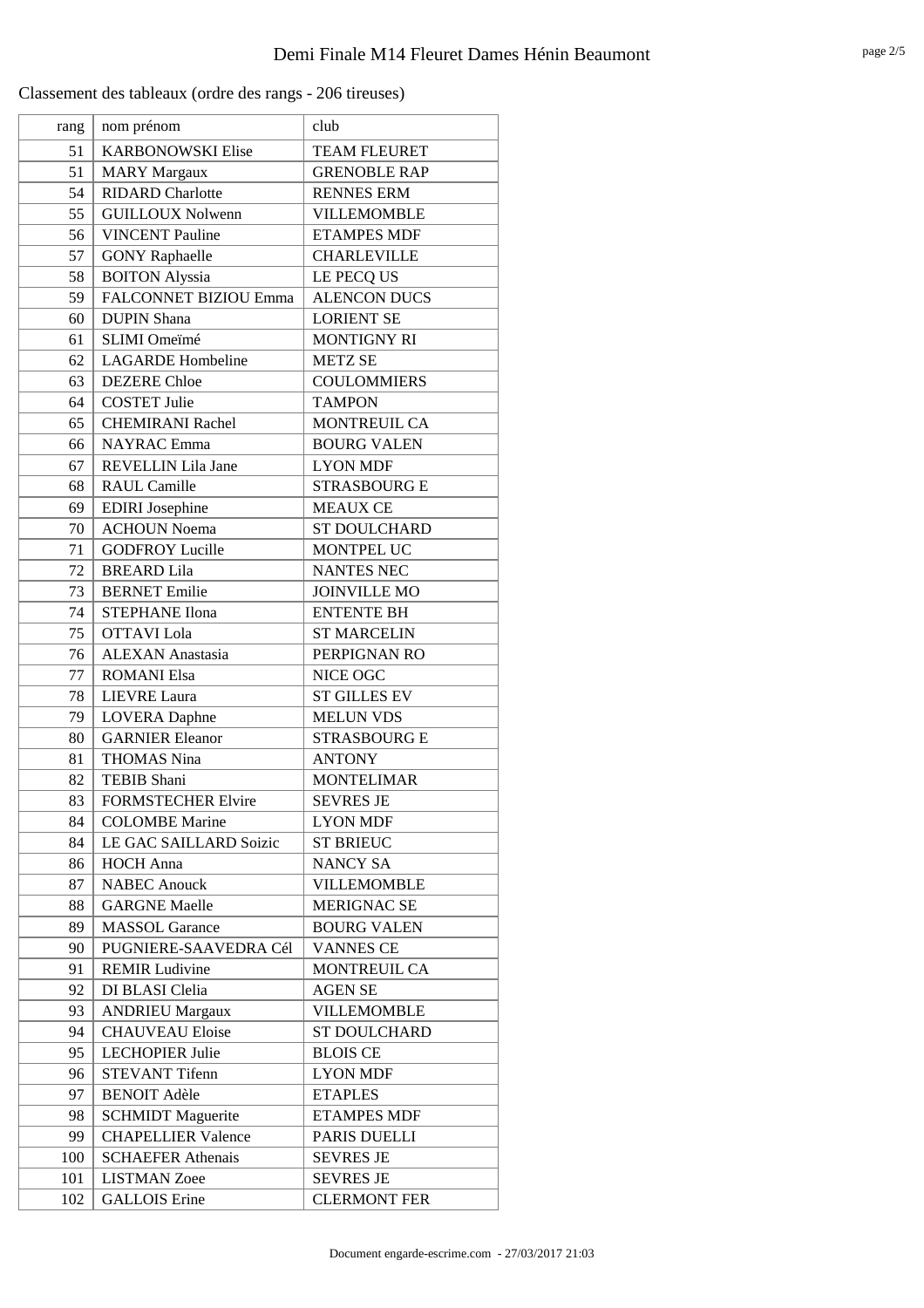| rang | nom prénom                  | club                |
|------|-----------------------------|---------------------|
| 103  | <b>DESCHAMPS</b> Erine      | <b>CHALONS CHAM</b> |
| 103  | <b>GROS Axelle</b>          | <b>ILLZACH ASIM</b> |
| 105  | <b>LAMBEAUX Soazig</b>      | PONT STE MAX        |
| 106  | <b>MOINARD Rose</b>         | <b>METZ SE</b>      |
| 107  | <b>LARROQUE Celena</b>      | <b>ENTENTE BH</b>   |
| 108  | <b>BLOCUS Ninon</b>         | <b>VILLE AVRAY</b>  |
| 109  | <b>SAYOUS BENAMOU Thea</b>  | <b>VILLE AVRAY</b>  |
| 110  | <b>SOULAS Margot</b>        | <b>ROUEN CE</b>     |
| 111  | <b>TOKPASSI Berenice</b>    | <b>BLANQUEFORT</b>  |
| 112  | PELLERIN Maia-Lynn          | <b>POITIERS</b>     |
| 113  | <b>BREUIL Solene</b>        | <b>COUBRON</b>      |
| 114  | <b>BILLOT</b> Elodie        | <b>CORREZE HAUT</b> |
| 115  | <b>LEBRUN Fanny</b>         | <b>CHARENTON</b>    |
| 115  | <b>MAUVILLAIN Julie</b>     | <b>MONTMORILLON</b> |
| 117  | DIAZ Lylou                  | <b>AVIGNON AE</b>   |
| 118  | <b>ROSSIGNOL Lily</b>       | <b>ANGOULEME</b>    |
| 119  | <b>BURMEISTER Francisca</b> | <b>GRENOBLE RAP</b> |
| 120  | <b>BOTZUNG Gaëlle</b>       | <b>PUTTELANGE</b>   |
| 121  | <b>MATUSZAK Toscane</b>     | <b>PARIS TA</b>     |
| 122  | <b>MANTION Alice</b>        | <b>DUNKERQUE</b>    |
| 123  | <b>BOITEUX Lara</b>         | <b>LYON MDF</b>     |
| 124  | <b>BUTIN Axelle</b>         | <b>BOURG ECB</b>    |
| 125  | <b>OGIER Zoe</b>            | <b>AVIGNON AE</b>   |
| 126  | <b>TETART Laura</b>         | <b>VILLEMOMBLE</b>  |
| 127  | <b>GOUPILLON</b> Ivana      | <b>HOUILLES GO</b>  |
| 128  | <b>LEBOEUF Maud</b>         | <b>SEVRES JE</b>    |
| 129  | <b>DESAGE</b> Ludmila       | <b>YSSINGEAUX</b>   |
| 130  | <b>DALIER DULYS Marine</b>  | <b>PARIS GARDER</b> |
| 131  | PLAGNOL Joséphine           | <b>SENLIS 3A</b>    |
| 132  | <b>BAYRAK Aatmna</b>        | <b>PUTTELANGE</b>   |
| 133  | <b>DUBOURG Thais</b>        | <b>MOIRANS CES</b>  |
| 134  | <b>MARCHAL Maloé</b>        | <b>BELFORT ASM</b>  |
| 135  | <b>DANJOU Marine</b>        | <b>CHATILLON</b>    |
| 136  | <b>ROUX Gwenaelle</b>       | PARAY MONIAL        |
| 137  | <b>JACQUES Noelie</b>       | <b>ETAMPES MDF</b>  |
| 138  | <b>THIERRY Jade</b>         | <b>MELUN VDS</b>    |
| 139  | <b>AURIOL Albane</b>        | PARIS RCF           |
| 140  | <b>VARNIER Maeva</b>        | <b>ST DIZIER</b>    |
| 141  | PIEDELIEVRE Sophie          | <b>BOURG REINE</b>  |
| 142  | <b>GRASSER Manon</b>        | <b>CANNES CE</b>    |
| 143  | <b>CHASTANG Eline</b>       | <b>DUNKERQUE</b>    |
| 144  | <b>COSTET Aude</b>          | <b>TAMPON</b>       |
| 145  | RICHEMOND Mila              | <b>LYON SE</b>      |
| 146  | <b>MOREAU</b> Maëlle        | <b>ECULLY</b>       |
| 147  | <b>MORILLON Rachel</b>      | <b>CORREZE HAUT</b> |
| 148  | <b>LEBECEL Anouk</b>        | <b>NARBONNE</b>     |
| 149  | <b>TESSARIOL Lucile</b>     | <b>MERIGNAC SE</b>  |
| 150  | <b>BAILLON Raphaelle</b>    | <b>CREIL CE</b>     |
| 151  | KISUKA NSALAMBI Norie       | <b>CHILLY MORAN</b> |
| 152  | <b>LALANDE Anouk</b>        | <b>SEVRES JE</b>    |
| 153  | <b>MANNONI</b> Laura        | SOUFFLELWEYE        |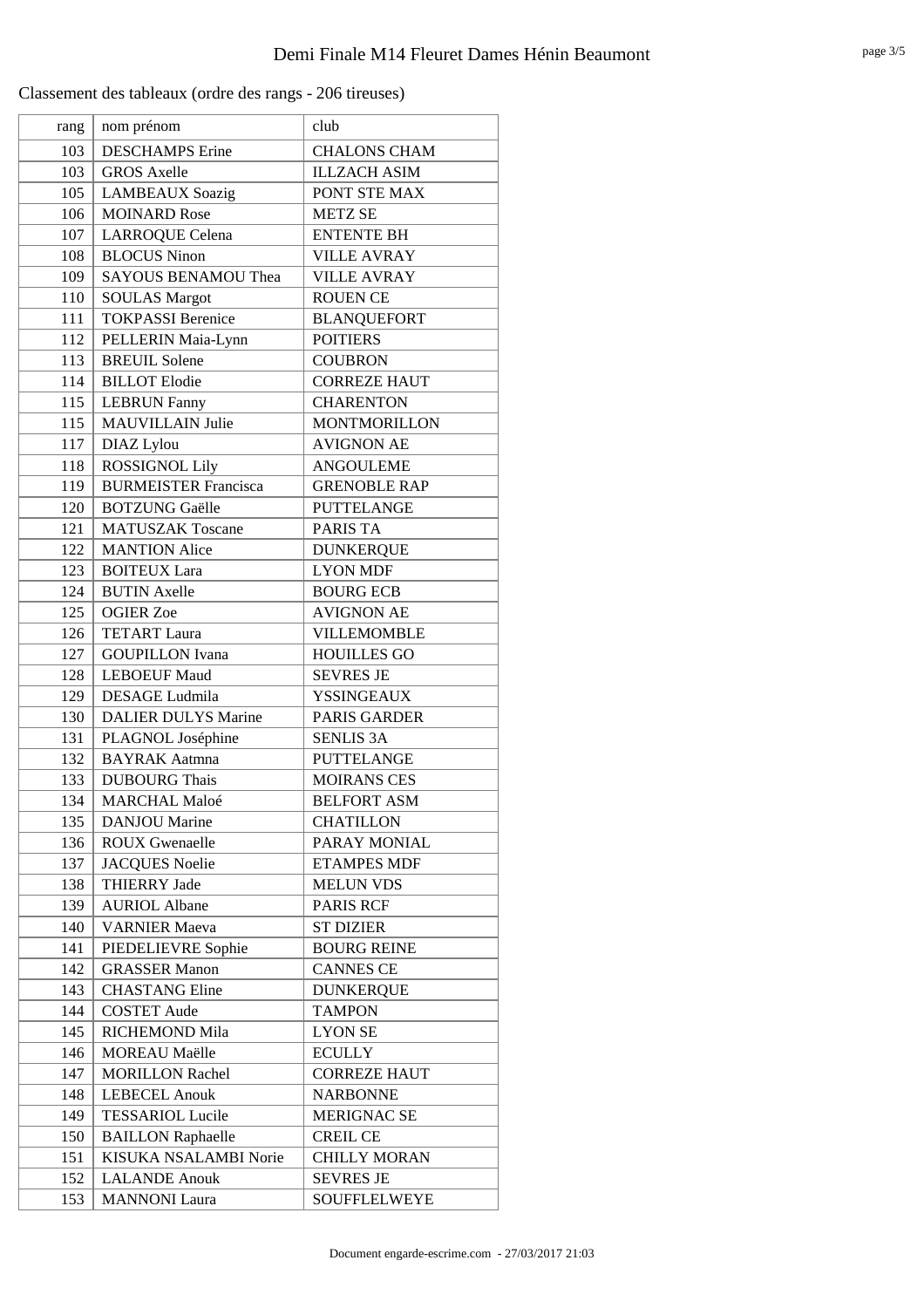| rang | nom prénom                   | club                |
|------|------------------------------|---------------------|
| 154  | <b>FOUQUET Alix</b>          | <b>LILLE VAUBAN</b> |
| 155  | DA CRUZ Marion               | <b>CRAPONNE ARZ</b> |
| 155  | <b>DELOGE Héloïse</b>        | <b>BORDEAUX EC</b>  |
| 155  | <b>GOUNON Elia</b>           | <b>LIMOGES CE</b>   |
| 158  | <b>FAVRET Carla</b>          | <b>BOULOGNE MER</b> |
| 159  | <b>GALLOIS Emma</b>          | PARIS TA            |
| 160  | <b>BOUTIN Tessa</b>          | <b>YSSINGEAUX</b>   |
| 161  | <b>MAUTALEN Elsa</b>         | <b>ROUEN CE</b>     |
| 162  | <b>BAUJOLIN</b> Johanne      | <b>ST ETIENNE</b>   |
| 163  | <b>COUET</b> Laurene         | <b>CHAUVIGNY</b>    |
| 164  | <b>MARCAIS</b> Salomé        | <b>VIRE USM</b>     |
| 164  | <b>MATHIVET Cassandre</b>    | <b>PARIS PRIME</b>  |
| 166  | <b>BECHU Alix</b>            | <b>ROUEN CE</b>     |
| 167  | <b>MICHON VINCONT Salome</b> | <b>RENNES ERM</b>   |
| 168  | <b>GAUTHEROT Mathilde</b>    | <b>MOIRANS CES</b>  |
| 169  | <b>DABIN Océane</b>          | <b>COGNAC EPEE</b>  |
| 169  | <b>KORST Lola</b>            | <b>PUTTELANGE</b>   |
| 171  | <b>DEVINEAU Eleonore</b>     | <b>TOURS SA</b>     |
| 172  | <b>DASNIERE</b> Margo        | <b>ANGOULEME</b>    |
| 173  | <b>VINCENT Helia Marie</b>   | <b>BEAUNE CE</b>    |
| 174  | LE FLOCH Anna                | <b>DINAN EA</b>     |
| 175  | <b>JEANNE</b> Camille        | <b>CHAMPIGNY MA</b> |
| 176  | <b>MENOUCHI</b> Jaena        | <b>MOIRANS CES</b>  |
| 177  | <b>DURAND Chloe</b>          | <b>BOURG VALEN</b>  |
| 178  | <b>WIPF</b> Zoe              | <b>GUEBWILLER</b>   |
| 179  | <b>PASQUIER Gaelle</b>       | <b>ETAMPES MDF</b>  |
| 180  | <b>MANACH Salomé</b>         | <b>MARCQ BARIEU</b> |
| 181  | <b>VINCENT Claire</b>        | <b>LILLE UC</b>     |
| 182  | <b>ADIER Heloise</b>         | <b>CHAUVIGNY</b>    |
| 183  | <b>FOUCAULT</b> Lou          | PARIS ST FRA        |
| 183  | <b>LECOMTE Julia</b>         | <b>ROUEN CE</b>     |
| 185  | <b>BOUGUET Julie</b>         | <b>COUTANCES 3M</b> |
| 185  | <b>SOW Betty</b>             | <b>SOISSONS CE</b>  |
| 187  | <b>DUCROCQ Emma</b>          | <b>REIMS CE</b>     |
| 188  | <b>MASSET</b> Malorie        | <b>VAUZELLES EC</b> |
| 189  | <b>BANSRONT Margot</b>       | <b>UZEGE EC</b>     |
| 190  | <b>GRAPA</b> Adrienne        | <b>LILLE VAUBAN</b> |
| 191  | <b>BESNARD</b> Lisa          | <b>CESSON OE</b>    |
| 192  | <b>MUZELET Mallaury</b>      | <b>VALLET</b>       |
| 193  | <b>VERON</b> Anaelle         | TAIN TOURNON        |
| 194  | <b>NAGI</b> Zineb            | <b>HENIN BEAUM</b>  |
| 194  | <b>THIEBAUT</b> Leane        | <b>ILLZACH ASIM</b> |
| 196  | <b>CARR</b> Céline           | <b>BOULOGNE MER</b> |
| 196  | <b>GIANGRECO Alice</b>       | <b>LILLE VAUBAN</b> |
| 196  | <b>MOEMERSHEIM Coralie</b>   | <b>SOUFFLELWEYE</b> |
| 199  | <b>FORT Coralie</b>          | <b>ROANNE AER42</b> |
| 200  | FELLAH Ines-Jade             | <b>GUEBWILLER</b>   |
| 201  | <b>BROCHOT Julie</b>         | <b>CREIL CE</b>     |
| 201  | <b>GREGOIRE Marie</b>        | <b>NANTES NEC</b>   |
| 201  | <b>GUERIB</b> Ambre          | <b>PARIS PRIME</b>  |
| 201  | <b>RETIF Gwenaelle</b>       | <b>MOIRANS CES</b>  |